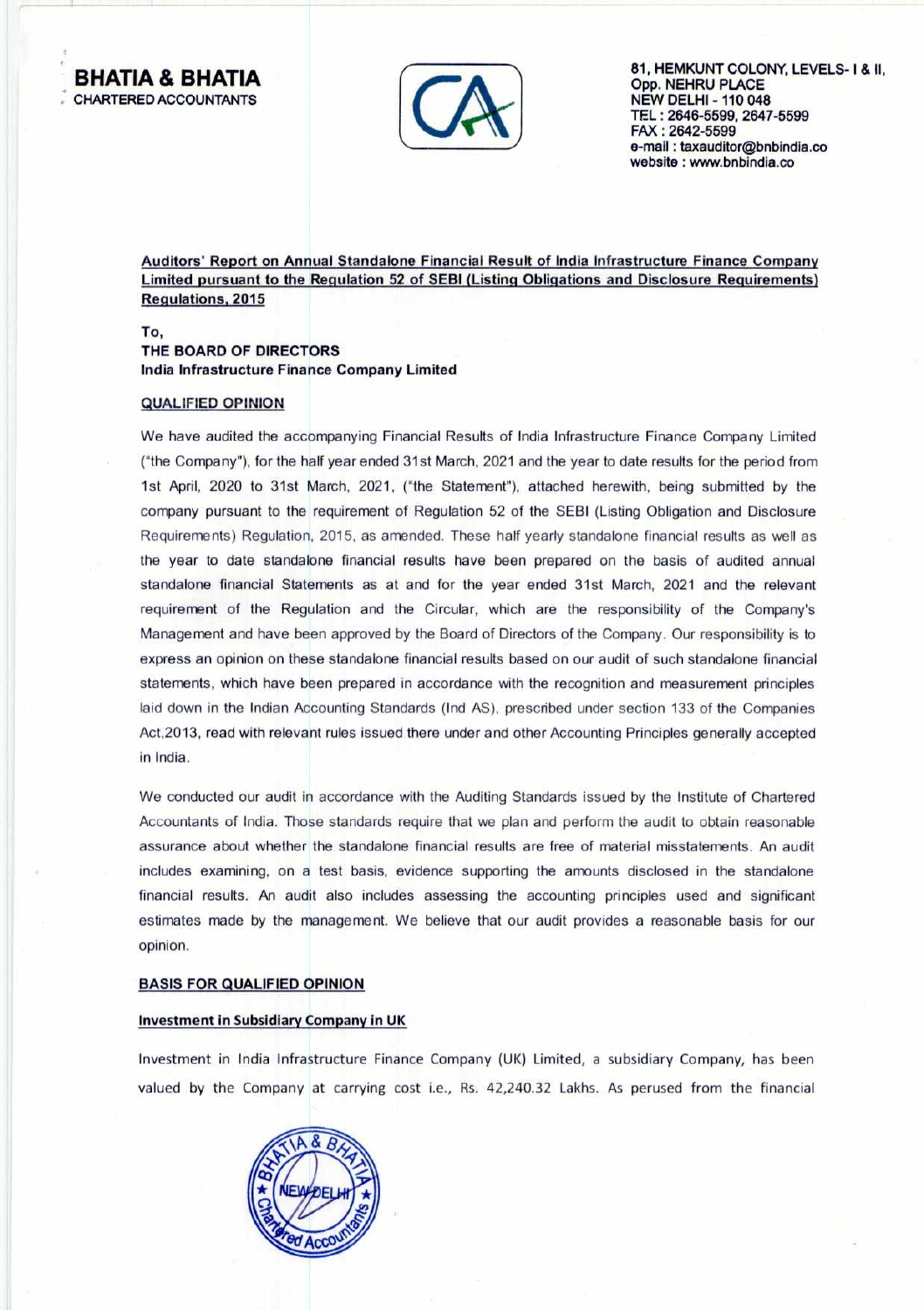statements of the Subsidiary Company, net worth of the Subsidiary Company in UK has been completely eroded. As explained to us, financial statements of the Subsidiary Company have been prepared under Indian Accounting Standard (Ind AS) and huge provisions have been created under Expected Credit Loss Model. In the opinion of the Management, the financial statements of the subsidiary Company in UK are prepared on going concern basis and as explained to us, assessment of the fair value of the Investment in the subsidiary company in UK cannot be ascertained. Therefore, in absence of the fair valuation of the Investment in the Subsidiary Company i.e., IIFC UK, we are unable to offer any comment upon the impact of the impairment, if any, on the Statement of Profit and Loss Account, the reserve and the Investment (Amount unascertained).

#### **Sundry Liability (Interest Capitalization)**

In accordance with the Guidelines relating to COVID-19 Regulatory Package dated 27th March 2020 and 17th April 2020, the RBI allowed commercial banks, co-operative banks, financial institutions and NBFCs to grant a 3-month moratorium on payment of instalments of all term loans which were standard assets as on 29th February 2020. The initial moratorium period was for payments between 1st March 2020 and 31st May 2020. On 22nd May 2020, the RBI permitted an extension of the moratorium period by 3 months i.e., up to August 31, 2020. Interest shall continue to accrue on the outstanding portion of the loan during the moratorium period. For all accounts it stipulates that where the moratorium is granted, the ageing of accounts shall remain stand still during the moratorium period. Lenders were required to put in place Board approved policy prior to offering their customers the moratorium.

IIFCL has extended Moratorium for payment of Interest and Principal in eligible cases of Term Loans granted, for the period March 2020 to August 2020 in accordance with RBI Circulars and board approved policy.

Asum of Rs. 45914.50 Lakhs has been reversed from interest income and credited to sundry liability (Interest capitalization account) on account of interest which has accrued during the moratorium period on term loans, who has availed the benefits of moratorium.

The Profit Before Tax (PBT) is understated by Rs. 45,914.50 lakhs and sundry liabilities were overstated by the same amount. We are explained by the management that the IIFCL has referred the matter to Reserve Bank of India for clarification on and the reply on the same which is still pending.

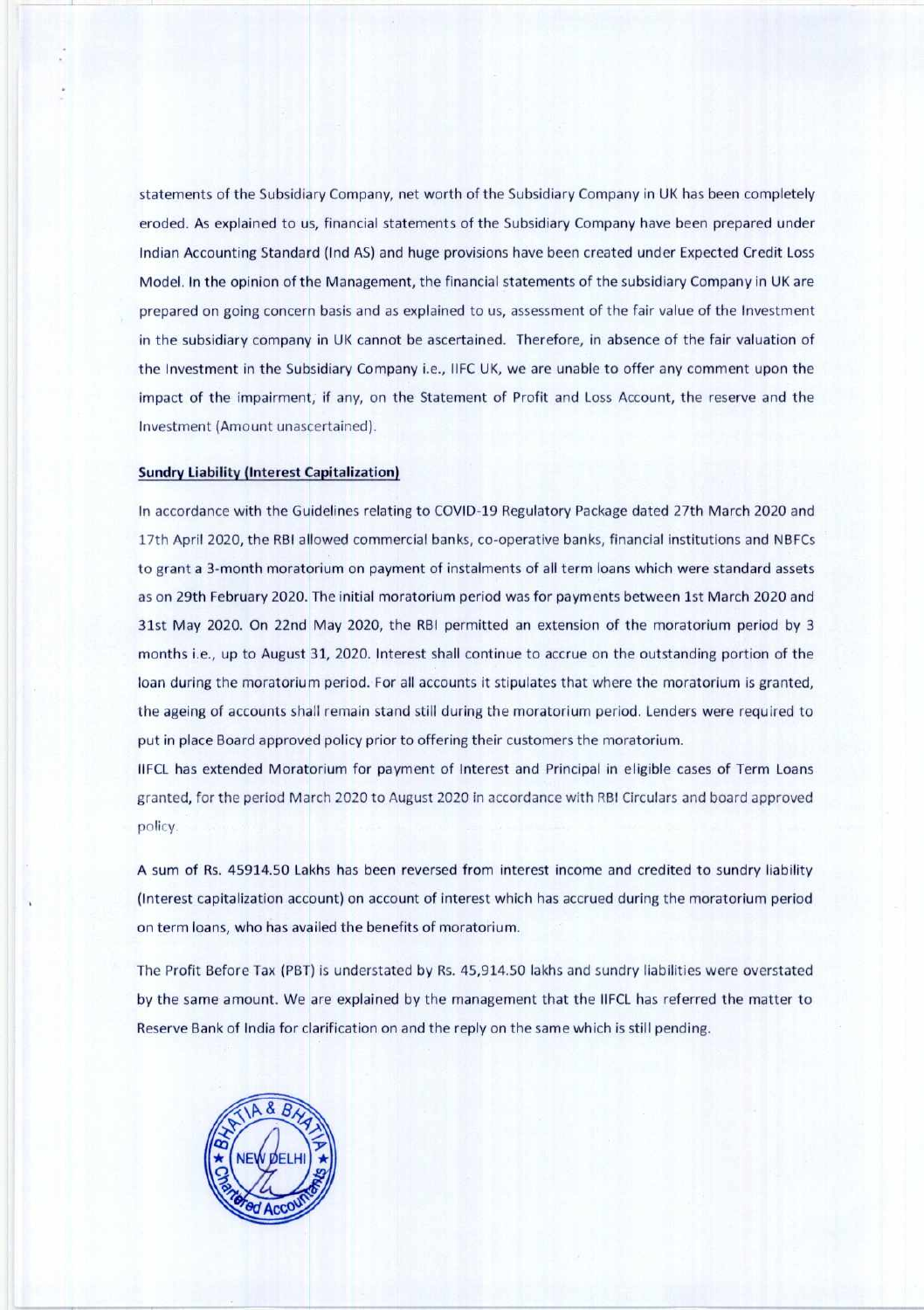Based on our audit as above, in our opinion and to the best of our information and according to the explanations given to us. these half yearly standalone financial results as well as the year to date results  $\ddot{\phantom{a}}$ 

- are presented in accordance with the requirements of regulation 52 of SEBI (Listing Obligation and Disclosure Requirements) Regulation, 2015 in this regard and
- II. give a true and fair view of the net profit (financial performance including other comprehensive income) and other financial information of the Company for the half year ended 31st March, 2021 as well as year to date results for the period 1 April 2020 to 31 March. 2021.

The statement includes the results for the half year ended 31st March, 2021 and the corresponding half year ended in the previous year as reported in these standalone financial results are the balancing figures between audited figures in respect of the full financial year and the published year to date figures up to the end of the half year of the current and previous financial year respectively.

#### **Other Matters**

Ī.

- The company has disclosedloan assets at gross value without netting offthe provision for impairment which is not in agreement with schedule III as per notification issued by MCA on 11<sup>th</sup>November, 2018. As per direction No.16 of RBI master Directions DNBR PD 008/03.10.119/2016-17 updated on  $17<sup>th</sup>$  Feburary, 2020, provision for impairment on loan assets are grouped separately under the provisions.
- We draw attention to Note No. 1(B) 31 to the standalone financial statements which explains the course of actions taken in respect of wide-spread disruptions caused due to COVID-19 Pandemic along with the management's assessment of the financial impact due to the lock-downs and other restrictions and conditions related to the Covid-19 pandemic situation, for which a definitive assessment of the impact in the subsequent period is highly dependent upon circumstances as they evolve. Further, pursuant to the Reserve Bank of India ('RBI') Covid-19 Regulatory Package. the Company has offered a moratorium on the payment of installments to all eligible borrowers. To address the concerns, RBI vide its circular dated March 27, 2020 and  $22<sup>nd</sup>$  May 2020 has announced certain regulatory measures to mitigate the burden of debt servicing brought about by disruptions on account of COVID-19 pandemic.

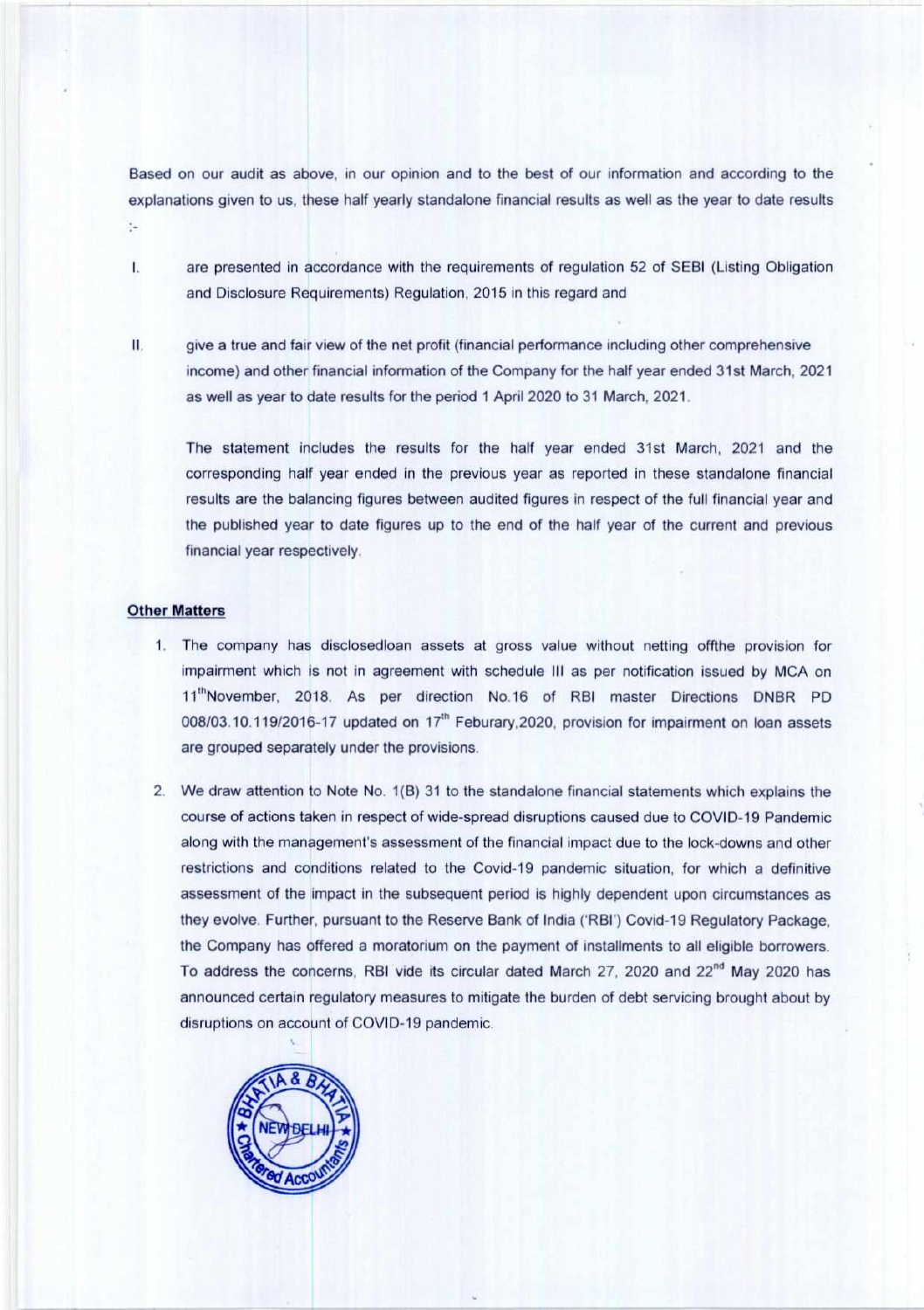3. We draw attention to note no. 1(b) 36 to the standalone financial statements which explains IIFCL hasn't recognized the estimated amount of interest-on-interest income of Rs.2,500 lacs during the year ended on 31.03.2021 as per instructions of RBI Circular dated 07.04.2021 on "Asset Classification and Income Recognition following the expiry of Covid 19 regulatory package",

For Bhatia & Bhatia **hartered Accountants N 003202N**   $A$ &  $B$  $\sqrt{9*6}$ W **NEW DELHI artner: Anant Bhatia M. No. 507832 DDIN: 21507832AAAAGB200 GO Acc Place: New Delhi Dated: 21 st June, 2021**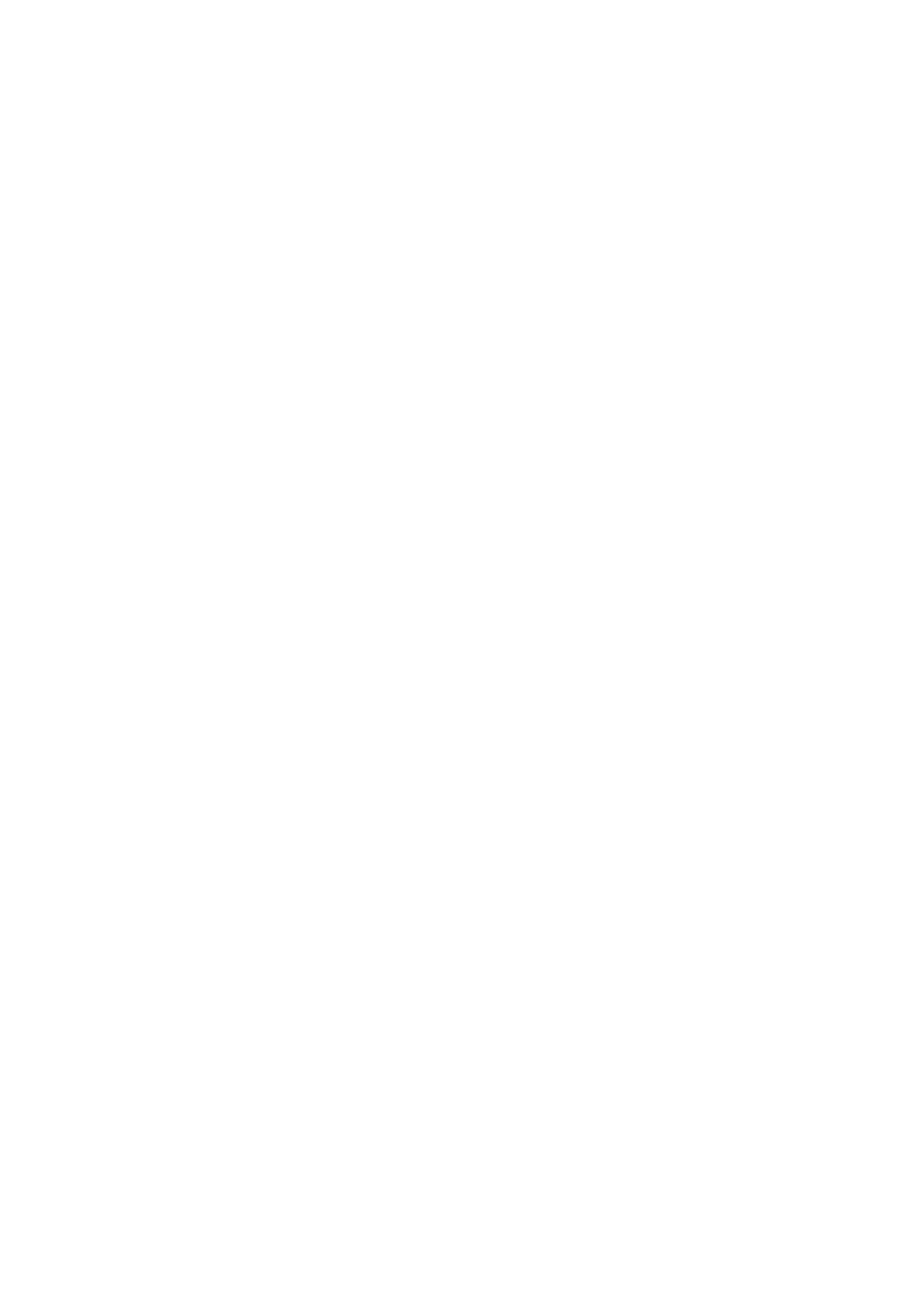|    | Public Issue of IIFCL Tax Free Bonds [ICRA] AAA (Stable), CARE                         |                                                       |                                |      |                | Series I-26.03.2023<br>(Rs)                   |
|----|----------------------------------------------------------------------------------------|-------------------------------------------------------|--------------------------------|------|----------------|-----------------------------------------------|
| 14 | 2012-13 Tranche II for Rs 272.44cr                                                     | AAA,- BWR- AAA/Stable                                 | 26.03.2021                     | NA.  | 26.03.2022     | 202.56 cr)                                    |
|    |                                                                                        |                                                       |                                |      | (Rs 19.01 cr)  | Series II-26.03.2028 (Rs<br>46.56 cr)         |
|    |                                                                                        |                                                       |                                |      |                | Series III- 26.03.2033 (Rs<br>23.32 cr)       |
| 15 | IIFCL Tax Free Bonds Series V for Rs CARE<br>632.30 cr                                 | AAA.<br><b>AAA/STABLE</b>                             | $[ICRA]$ <sub>23.08.2020</sub> | N.A. | 23.08.2021     | Series V-B - 23.08.2028 (Rs)<br>630.30 cr)    |
|    |                                                                                        | <b>BWR</b><br>AAA/Stable,<br><b>IND</b><br>AAA/Stable |                                |      | (Rs 52.22 Cr)  | Series V-C - 23.08.2033 (Rs<br>$2$ cr)        |
| 16 | IIFCL Tax Free Bonds Series VI for Rs CARE<br>1196.20 cr                               | AAA.<br><b>AAA/STABLE</b>                             | $[ICRA]$ 30.08.2020            | N.A. | 30.08.2021     | Series VI-A - 30.08.2023 (Rs<br>$10$ cr)      |
|    |                                                                                        | <b>BWR</b><br><b>IND</b><br>AAA/Stable,<br>AAA/Stable |                                |      | (Rs 101 13 Cr) | Series VI-B - 30.08.2028 (Rs<br>1159.70 cr)   |
|    |                                                                                        |                                                       |                                |      |                | Series VI-C - 30.08.2033 (Rs<br>$26.50$ cr)   |
| 17 | IIFCL Tax Free Bonds Series VII for Rs CARE<br>1134.70 cr                              | AAA,<br><b>AAA/STABLE</b>                             | $[ICRA]_{05.09.2020}$          | NA.  | 05.09.2021     | Series VII-A - 05.09.2023<br>(Rs 5 cr)        |
|    |                                                                                        | <b>IND</b><br><b>BWR</b><br>AAA/Stable,<br>AAA/Stable |                                |      | (Rs 96.20 Cr)  | Series VII-B - 05.09.2028<br>(Rs 1129.70 cr)  |
| 18 | Public Issue of IIFCL Tax Free Bonds<br>2013-14 Tranche I for Rs 1213.01 cr            | <b>CARE AAA</b>                                       | 12.11.2020                     | NA:  | 12.11.2021     | Series 1A - 12.11. 2023, (Rs)<br>$172.63$ cr) |
|    |                                                                                        | [ICRA] AAA/STABLE                                     |                                |      | (Rs 102.36 Cr) | Series 1B - 12.11.2023, (Rs)<br>$125.95$ cr)  |
|    |                                                                                        | <b>BWR AAA/Stable</b>                                 |                                |      |                | Series 2A - 12.11.2028 (Rs.<br>303.53 cr)     |
|    |                                                                                        | <b>IND AAA/Stable</b>                                 |                                |      |                | Series 2B - 12.11.2028 (Rs<br>$166.03$ cr)    |
|    |                                                                                        |                                                       |                                |      |                | Series 3A - 12.11.2033 (Rs.<br>186.90 cr)     |
|    |                                                                                        |                                                       |                                |      |                | Series 3B - 12.11.2033 (Rs)<br>257.96 cr)     |
| 19 | Public Issue of IIFCL Tax Free Bonds<br>2013-14 Tranche II for Rs 3000 cr              | <b>CARE AAA</b>                                       | 22.01.2021                     | N.A. | 22.01.2022     | Series 1A - 22.01.2024 (Rs<br>795.79 cr)      |
|    |                                                                                        | <b>[ICRA] AAA/STABLE</b>                              |                                |      | (Rs 259.46 Cr) | Series 1B - 22.01.2024 (Rs<br>426.13 cr)      |
|    |                                                                                        | <b>BWR AAA/Stable</b>                                 |                                |      |                | Series 2A - 22.01.2029 (Rs)<br>279.89 cr)     |
|    |                                                                                        | IND AAA/Stable                                        |                                |      |                | Series 2B - 22.01.2029 (Rs<br>$147.89$ cr)    |
|    |                                                                                        |                                                       |                                |      |                | Series 3A - 22.01.2034 (Rs)<br>754.40 cr)     |
|    |                                                                                        |                                                       |                                |      |                | Series 3B - 22.01.2034 (Rs<br>595.90 cr)      |
| 20 | Public Issue of IIFCL Tax Free Bonds CARE AAA<br>2013-14 Tranche III for Rs 2664.54 cr |                                                       | 27.03.2021                     | N.A. | 27.03.2022     | Series 1A - 27.03.2024 (Rs)<br>385.87 cr)     |
|    |                                                                                        | <b>[ICRA] AAA/STABLE</b>                              |                                |      | Rs 227 10 Cr   | Series 1B - 27.03.2024 (Rs)<br>132.17 cr)     |
|    |                                                                                        | <b>BWR AAA/Stable</b>                                 |                                |      |                | Series 2A - 27.03.2029 (Rs)<br>1595.85 cr)    |
|    |                                                                                        | <b>IND AAA/Stable</b>                                 |                                |      |                | Series 2B - 27.03.2029 (Rs)<br>283.39 cr)     |
|    |                                                                                        |                                                       |                                |      |                | Series 3A - 27.03.2034 (Rs)<br>125.98 cr)     |
|    |                                                                                        |                                                       |                                |      |                | Series 3B - 27.03.2034 (Rs<br>$141.28$ cr)    |

• Series I and 2 matrued on 28th Marh 2021 11FCL has paid the interest and principal amount as and when due upto the date of Maturity

**For and** behalf of Board of Directors

PR Jaishankar

Managing Director) DIN No.: 6711526



**Place: New Delhi Dated: 21.06.2021** 



# U DIN :- 21507832 AAAA GB2096